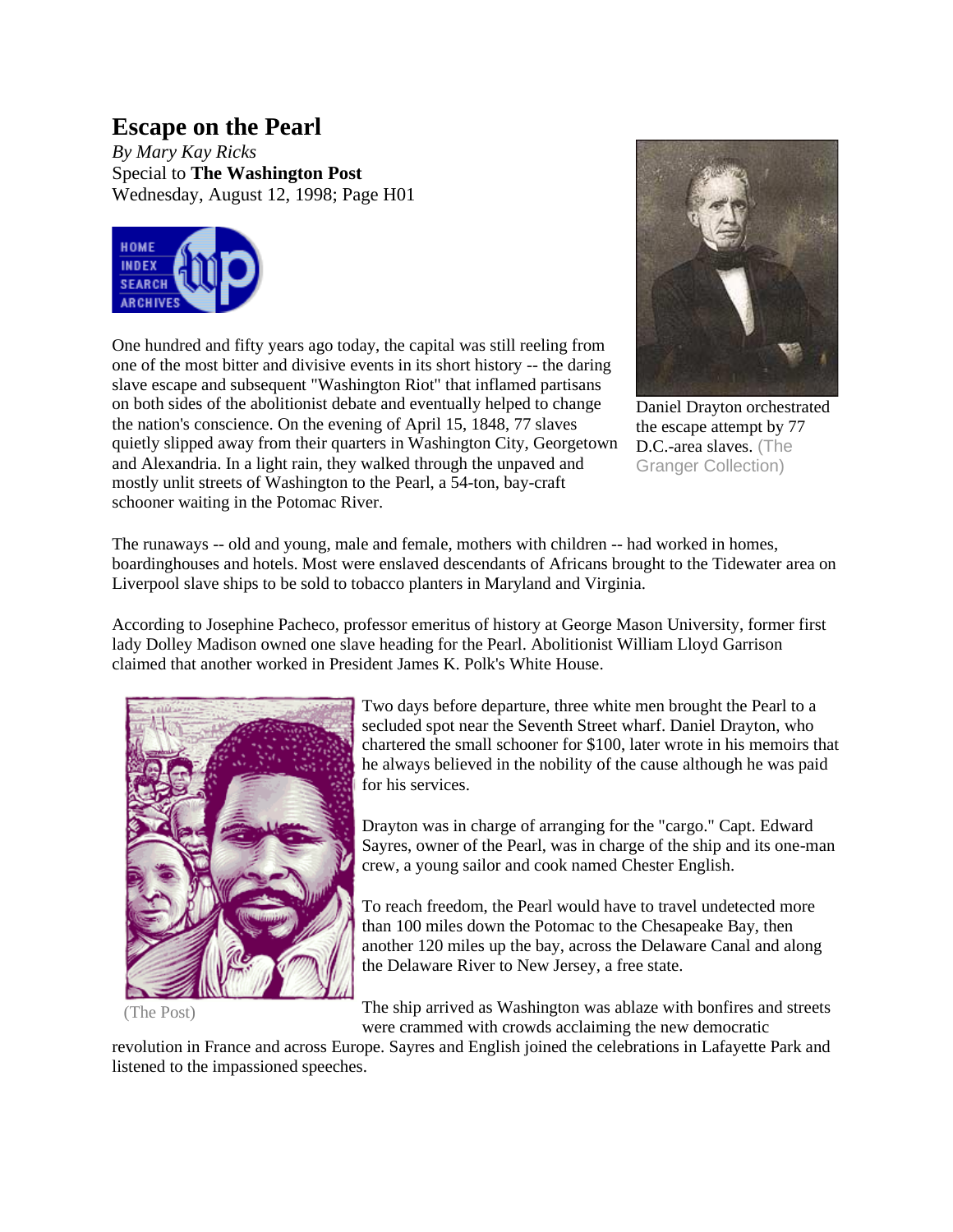In one, Sen. Henry S. Foote of Mississippi, an unapologetic slave owner, proclaimed that the events in France held out "to the whole family of man a bright promise of the universal establishment of civil and religious liberty."

April 1848 was an exhilarating time. In Europe, revolution also had erupted in Germany, Austria and Italy. Karl Marx and Friedrich Engels had just completed a pamphlet titled The Communist Manifesto. Activists were arranging the first women's rights convention, which would be held three months later in upstate New York. And in Washington, the principles of freedom again were clashing with the reality of slavery, moving the nation toward civil war.

# **Spreading the Word**

Small clusters of blacks, free and enslaved, rimmed the crowd. Three men, key figures in the Pearl escape plan, slipped away to inform trusted friends that a freedom ship would be ready for boarding on Saturday evening.

One was Paul Jennings, Sen. Daniel Webster's butler. The legendary orator may have met Jennings in the White House, where he had been brought as a valet for his owner, President James Madison, who had held office from 1809-17 and died in 1836. Years later, his widow, Dolley, returned to Washington with Jennings. By 1847, her financial affairs were in such disorder that she sold Jennings to an agent for \$200.

Webster later purchased Jennnings for \$120 and freed him on condition that Jennings would repay the purchase price at the rate of \$8 a month. On the day that Jennings stood in the park, he still owed Webster a considerable sum.

Jennings had open access to Webster's library and traveled north with him frequently. He apparently met Capt. Drayton during a visit to Philadelphia.

The second black conspirator was Daniel Bell, who was the free husband of a slave family and is credited with financing the venture to bring his wife and children to freedom. Bell apparently was engaged in litigation over his family's legal status but feared ultimately losing the case or running out of money.

Such cases often went to court. Heirs often contested wills that diminished their inheritance by freeing slaves.

The third man was a "hired-out" slave named Samuel Edmonson, whose family plays the central role in this story. He and five of his 13 brothers and sisters planned to board the Pearl.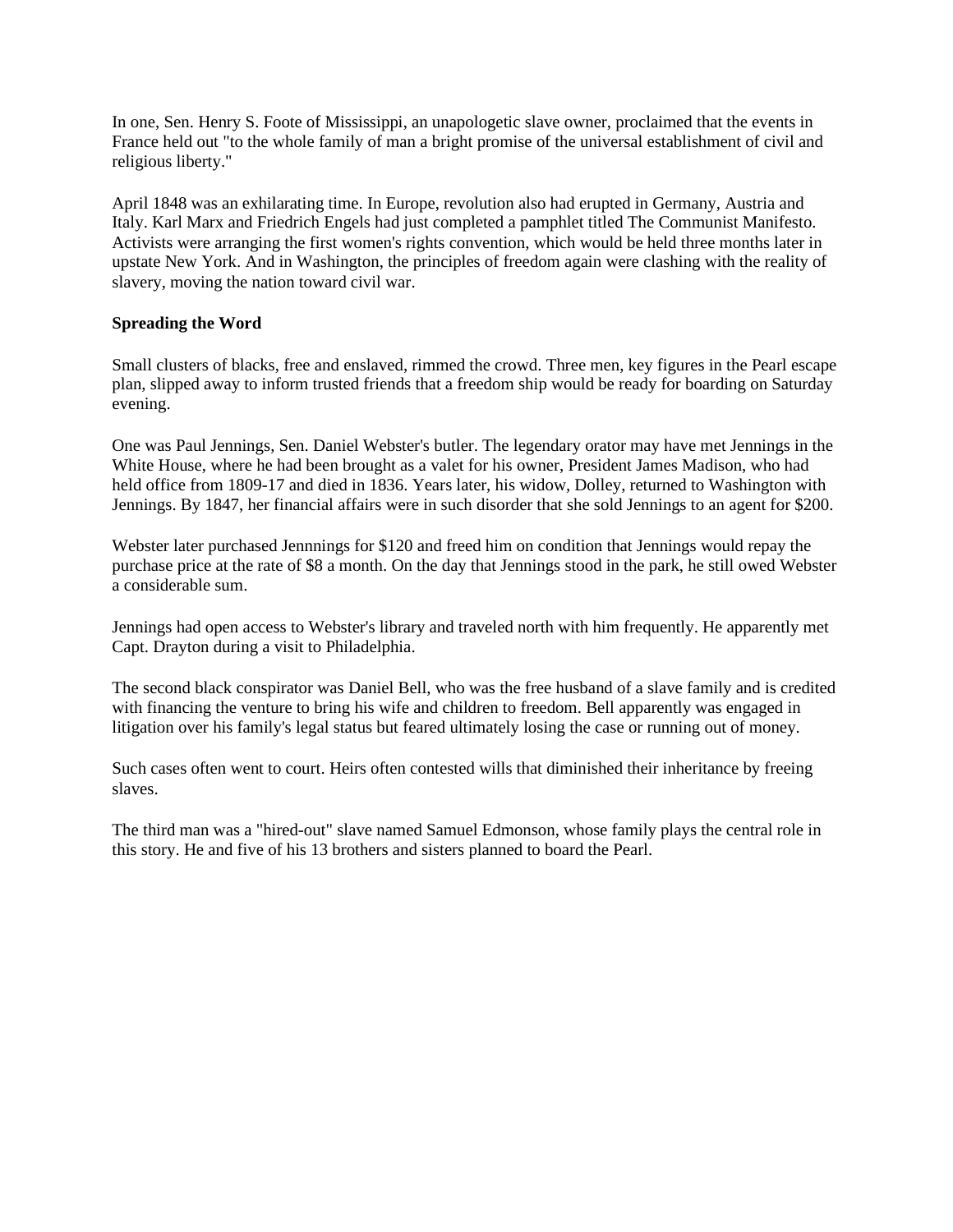They were the children of Paul and Amelia Edmonson, a free black man and his wife, a slave. Under law, all 14 of the couple's children were slaves. When they reached the appropriate age, their Maryland owner hired them out in Washington as servants, laborers and skilled workers.

This practice grew largely out of the collapse of the formerly laborintensive tobacco plantation system, leaving planters with too many slaves. Those not sold south serviced homes and hotels.

# **Revelations and Goodbyes**

On Saturday, the day of departure, Samuel Edmonson left the elegant home of his employer, a prominent attorney who lived across from city hall, and hurried to the home of Elizabeth and John Brent, his sister and



Mary and Emily Edmonson.

brother-in-law. The Brents' parlor was a haven for the Edmonson siblings working in Washington and the site of a Sunday morning gathering for a small religious group that had broken away from a congregation dominated by the white-controlled Foundry Methodist Church.

John and Elizabeth Edmonson Brent are considered founders of the John Wesley A.M.E. Zion Church now located at 14th and Corcoran streets NW. After purchasing his own freedom, Brent secured his wife's. The couple bought land and built their home on the southwest corner of 18th and L streets NW, now occupied by a Borders Book & Music store.

Much of the personal detail about the Edmonsons and their associates in this account comes from a book titled Fugitives of the Pearl, written in 1930 by John Paynter, a grandson of John and Elizabeth Brent.

Many historians consider Paynter's anecdotes to be unverifiable, apparently based on stories passed among family members and friends over the years. Actually, extremely few documented facts are known about how the enslaved Americans involved in the Pearl escape acted or felt.

That evening at the Brents' house, the gathering included Samuel's parents, who frequently came into Washington from their home in Maryland to visit and shop. Samuel revealed his plan to board the Pearl and take his siblings with him.

The Edmonson parents knew the risk only too well. Several years earlier, their oldest son, Hamilton, had been caught in an escape attempt and was sold south to New Orleans. They were concerned for their children's safety, particularly for the two young sisters, Mary and Emily, who descendants say were 15 and 13, respectively.

As time grew short, Samuel Edmonson left to collect Emily, hired to a family that lived near the corner of 22nd and G streets NW, and then Mary, at a home on G Street between 12th and 13th streets. The three stopped at a bakery on F Street and purchased six dozen buns, then went down 12th Street and crossed the malodorous Washington Canal (now paved over as Constitution Avenue).

In the twilight, they likely passed the construction site of the Smithsonian Institution; a few blocks to the west, they might have seen preparations for construction of the Washington Monument. To the east stood the Capitol that would not receive its permanent dome until the time of the Civil War.

As they finally neared the river, they crossed an expanse of open field in front of the wharf tucked under a high bank. Three of their brothers -- Richard, Ephraim and John -- were aboard the ship.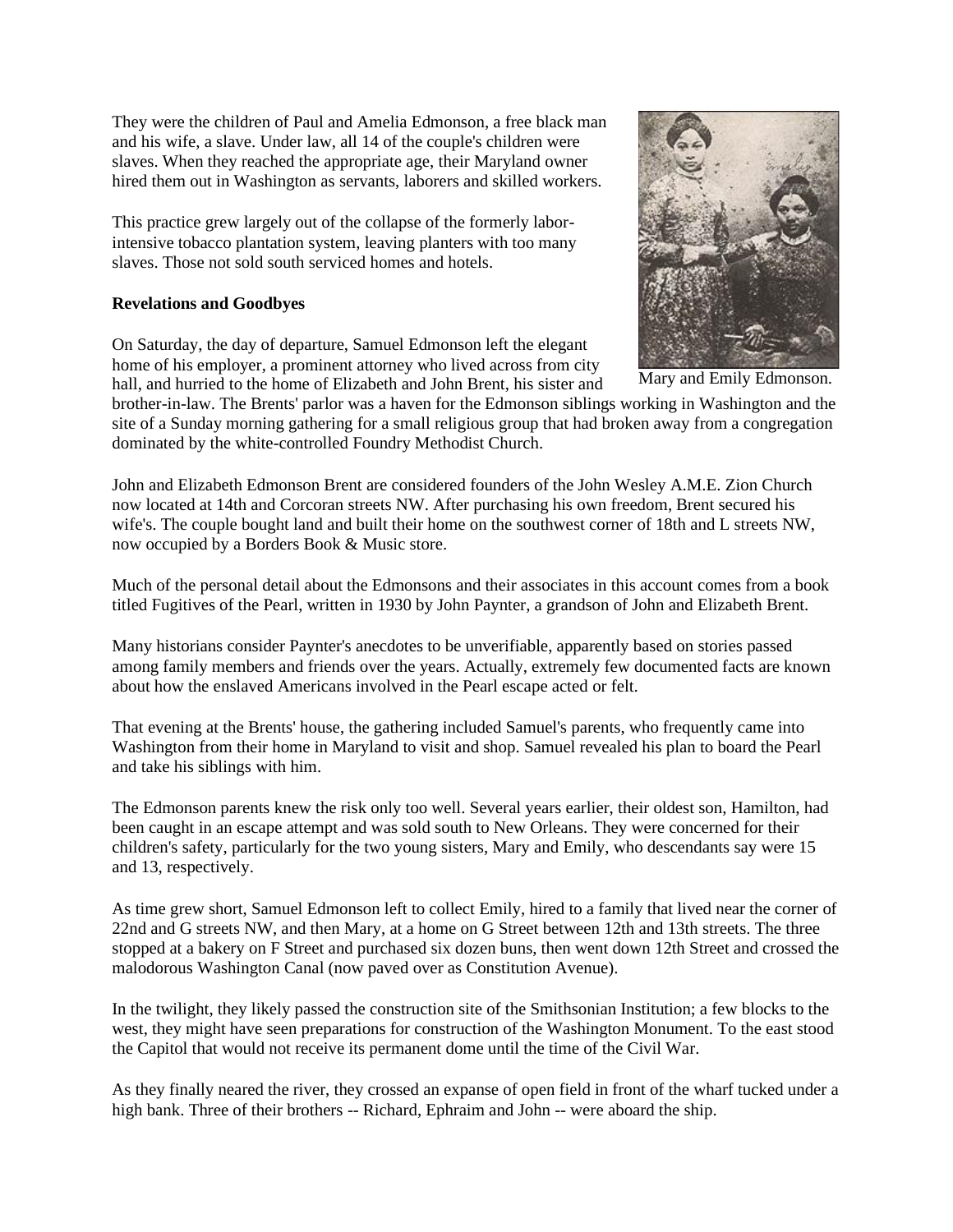A cab driver named Judson Diggs also arrived near the ship with an escapee and his trunk. To Diggs's vexation, the penniless passenger simply promised to send money later to cover his fare. Diggs, who traded in information and goods, was well acquainted with the Edmonson family and knew that the siblings would be aboard.

Although less refined than the Brents, Diggs had been welcomed into the Brent home as a religious brother and sometimes joined the family at tea, according to Paynter. Then Emily Edmonson caught his eye. One evening, Diggs turned to Emily and awkwardly extended a piece of stale cake from his pocket and then a marriage proposal, proudly offering his mortgage-free home.

Diggs would not forget that Emily could not repress laughter at the sight of the cake or her distaste at the marriage proposal.

#### **Off to a Bad Start**

Close to midnight, the Pearl embarked in a light fog and moved little more than half a mile before the wind died. With the ship unable to go forward, the terrified passengers knew that they could not turn back.

At daybreak on Sunday, with the Pearl just past Alexandria, the wind picked up. The ship was uncomfortably close to homes in which families abandoned by the 77 slaves were waking, startled to find no fires, no breakfast and no servants.

Capt. Sayres opened his sails to speed south toward Point Lookout near the mouth of the Potomac. As the ship began to make good time, the passengers sang religious songs and listened to the young people read from Scripture. The older slaves probably could not read.

Back in Washington, Georgetown and Alexandria that morning -- as church bells heralded services and fire bells rang an alarm at the slave escape -- authorities assembled a posse that headed for the usual country roads. Runaways were hardly uncommon; newspaper ads featuring an icon of a black man with a pole over his shoulder were routine. However, the scope of this escape was beyond anyone's imagination. According to Washingtonian Vincent DeForest of the National Park Service, it was the single largest known escape attempt by enslaved Americans.

Not long after the Pearl reached Point Lookout, a powerful northwesterly squall arose, cutting off access to the bay. Drayton argued fiercely to take the ship south into the nearby Atlantic, but Sayres refused, saying his small craft could not handle rough seas. Instead, Sayres dropped anchor in a small cove called Cornfield Harbor, and Drayton suggested that everyone sleep.

Meanwhile, a pursuing posse encountered Diggs, who was still rankled about the fare and directed pursuers toward the river. Constables and civilians jumped aboard the Salem, a steamboat owned by the prosperous Dodge family of Georgetown, who reportedly owned slaves on the Pearl. The Dodges owned the only tobacco warehouses that remain today at the foot of Wisconsin Avenue.

The Salem steamed south and almost abandoned pursuit before discovering the Pearl in Cornfield Harbor. Several of the unarmed slaves rose to fight the boarding party, but Drayton persuaded them to surrender. The crew members were taken from the ship and interrogated.

English, the young mate and cook, wept in fear. He argued persuasively that he believed that the 77 runaways were on a pleasure cruise, perhaps a picnic. He was later released.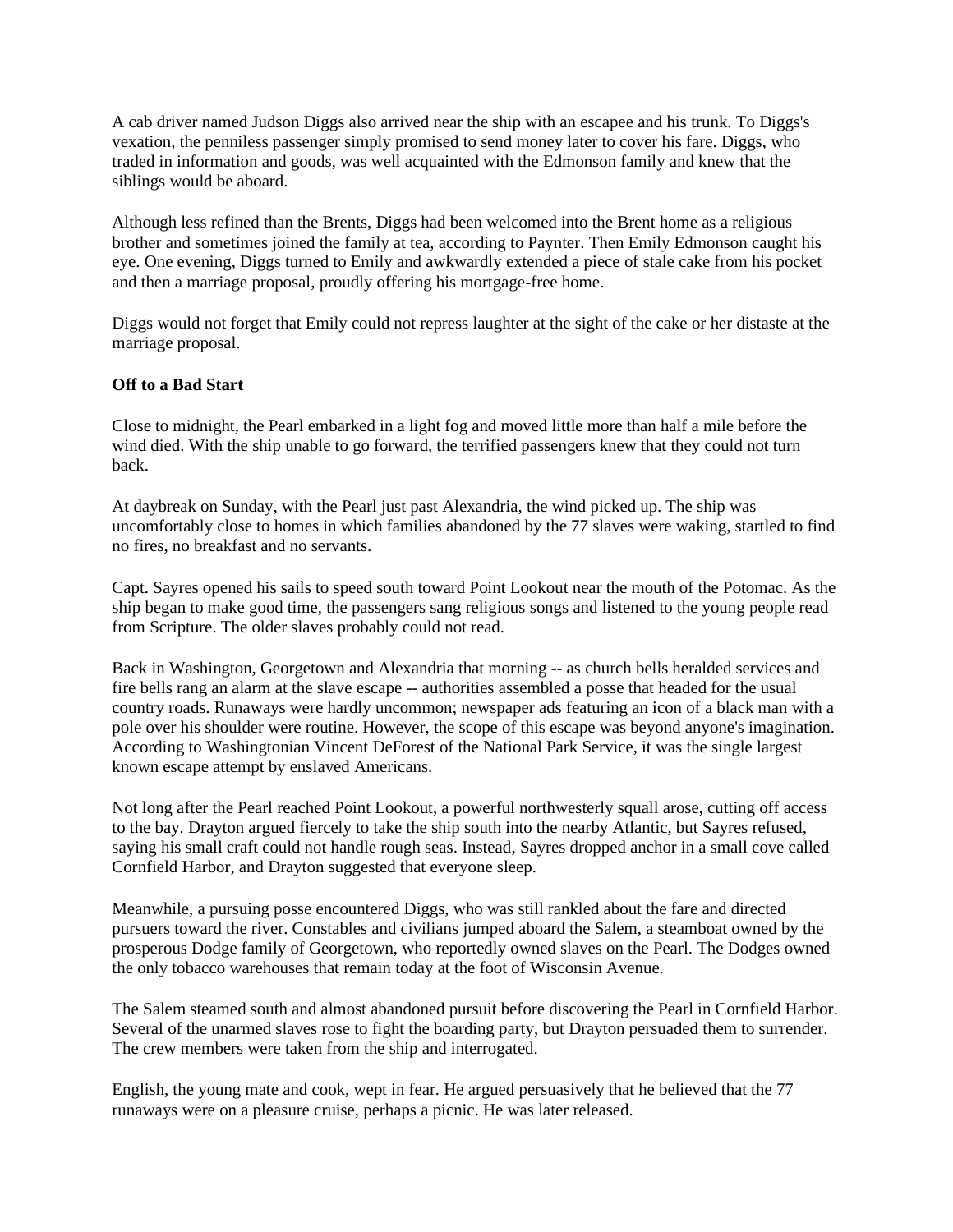### **Return to Bondage**



On Tuesday, the Pearl was towed back to Washington. When it passed the wharves at Alexandria, the slaves were displayed in chains to angry whites. More crowds awaited them in Washington.

The male slaves were manacled, as were Drayton and Sayres, soon to be charged with theft and illegal transportation of slaves, and all were marched across Pennsylvania Avenue to the city jail.

Women and children were left unfettered. Mary and Emily Edmonson walked behind their brothers with heads high and arms around each other's waists. When the procession reached Gannon's slave market, its owner lunged with a knife at Daniel Drayton and cut his ear. Other people tried to get at Sayres.

In the growing panic, the guards hailed a cab and bundled the two THE WASHINGTON POST white prisoners off to jail. A reporter recorded that a large, angry

crowd had gathered and that "most bitter imprecations against the abolitionists and the abolition paper of the District" were heard.

(Although Drayton denied that abolitionists were behind the escape scheme, there is some evidence that William L. Chaplin, a member of the Anti-Slavery Society and owner of abolitionist newspapers in Rochester and Albany, also was involved in planning the escape and procuring the ship.)

Members of the crowd concluded that the culprit must be Gamaliel Bailey, editor of New Era, a moderate abolitionist newspaper recently relocated to Washington in a building across from the U.S. Patent Office (now the National Portrait Gallery and Museum of American Art).

About 1,000 people gathered in front of the newspaper, demanding that it be closed immediately, debating whether to lynch Bailey and hurling rocks and brickbats. Thus began the three-day standoff that became known as the Washington Riot of 1848.

Drayton and Sayres were awaiting prosecution by Philip Barton Key, U.S. attorney for the District of Columbia and son of Francis Scott Key, author of the national anthem. The two were charged with 77 counts of theft and 77 counts of illegal transportation of slaves. Neither could meet his bond of \$77,000, \$1,000 for every slave.

The Alexandria slave-trading business of Bruin and Hill was busy at the jail, buying the captured slaves from their irate owners and preparing for a trip to the lucrative slave market in New Orleans. Some people who knew the Edmonson family rushed to help. The woman who had "hired" Mary unsuccessfully attempted to buy her. By the next day, the slave traders had purchased all of the Edmonson siblings.

# **Taking Sides**

The turmoil soon continued in Congress. Rep. Joshua Giddings of Ohio introduced a resolution asking why, in the light of the popular struggles for freedom in Europe, the Pearl fugitives were being jailed for attempting to enjoy the freedom for which America's forefathers had died. Rep. Isaac E. Holmes of South Carolina retorted that, if the House considered such a resolution, he would move to add an amendment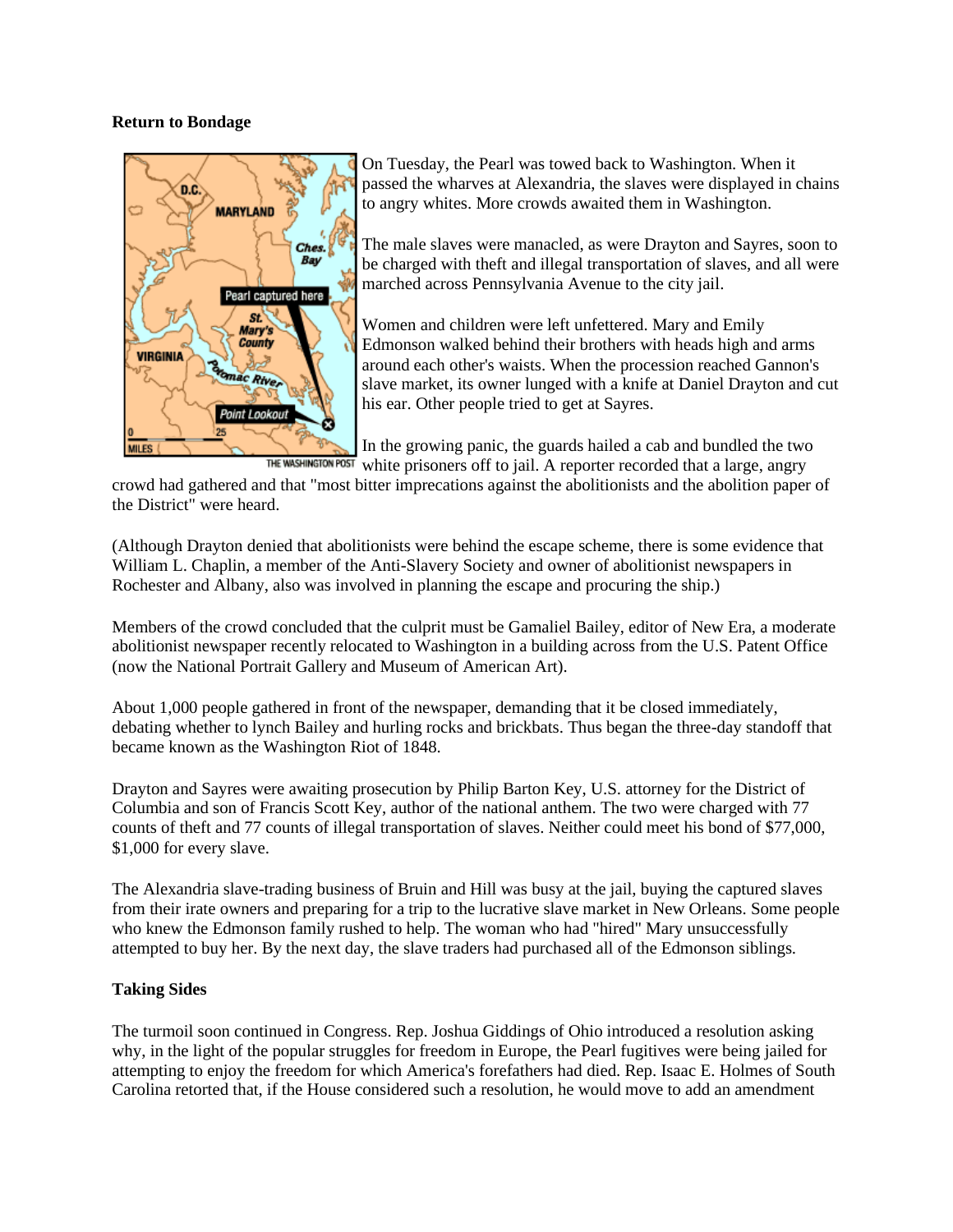inquiring why the "scoundrels who caused the slaves to be there ought not to be hung." A new congressman named Abraham Lincoln voted with the moderates to close debate.

The mob eventually settled on a concrete demand, giving editor Bailey until 10 a.m. next day to remove his printing press from the city or have it destroyed.

As Bailey reported later in his paper, he told the crowd from his office steps that he refused "the surrender of a great constitutional right -- a right which I have used, but not abused -- in the preservation of which you are as deeply interested as I am."

He also published a statement denying complicity in the escape in the Daily National Intelligencer, a newspaper owned by Washington Mayor William Seaton.

On Wednesday, April 19, a justice of the peace, six auxiliary guards, several police and a few citizens deputized as constables, placed themselves between the National Era building and the tense crowd. When concern arose that the editor's home and family would be attacked, Seaton, also Bailey's neighbor, helped to move the children to safety.

The deadline for removal of the press passed, and the crowd thinned but returned the next day. On Thursday, concerned officials, including the postmaster general and the director of the Washington Monument Society, told President Polk that a riotous crowd was planning to pull down the National Era's press.

That evening, in front of the National Era, authorities increased protection. A correspondent for a New York newspaper reported that guards numbered 75 to 100, probably the largest amount of law enforcement muscle assembled in Washington before the Civil War.

In addition, the reporter stated, "there were present a great number of government clerks, who had been requested by the president and the heads of departments as conservators of law and order." The crowd was dispersed that night for good.

# **Sold South**

After two weeks in the Baltimore slave pen, while the Edmonson parents desperately attempted to raise money to free their children, the captured fugitives were transported with other slaves on the brig Union.

Inclement weather extended the usually difficult seven-day trip to New Orleans by two days. Food and water supplies were low, and spirits even lower. On deck one bleak day, as the Union rounded the Florida Keys, family legend has it that Emily Edmonson began singing, and others joined in:

By the rivers of Babylon, there we sat down,

Yea, we wept, when we remembered Zion . . . .

At the slave market in New Orleans, Emily and Mary were made to stand on an open porch to attract buyers.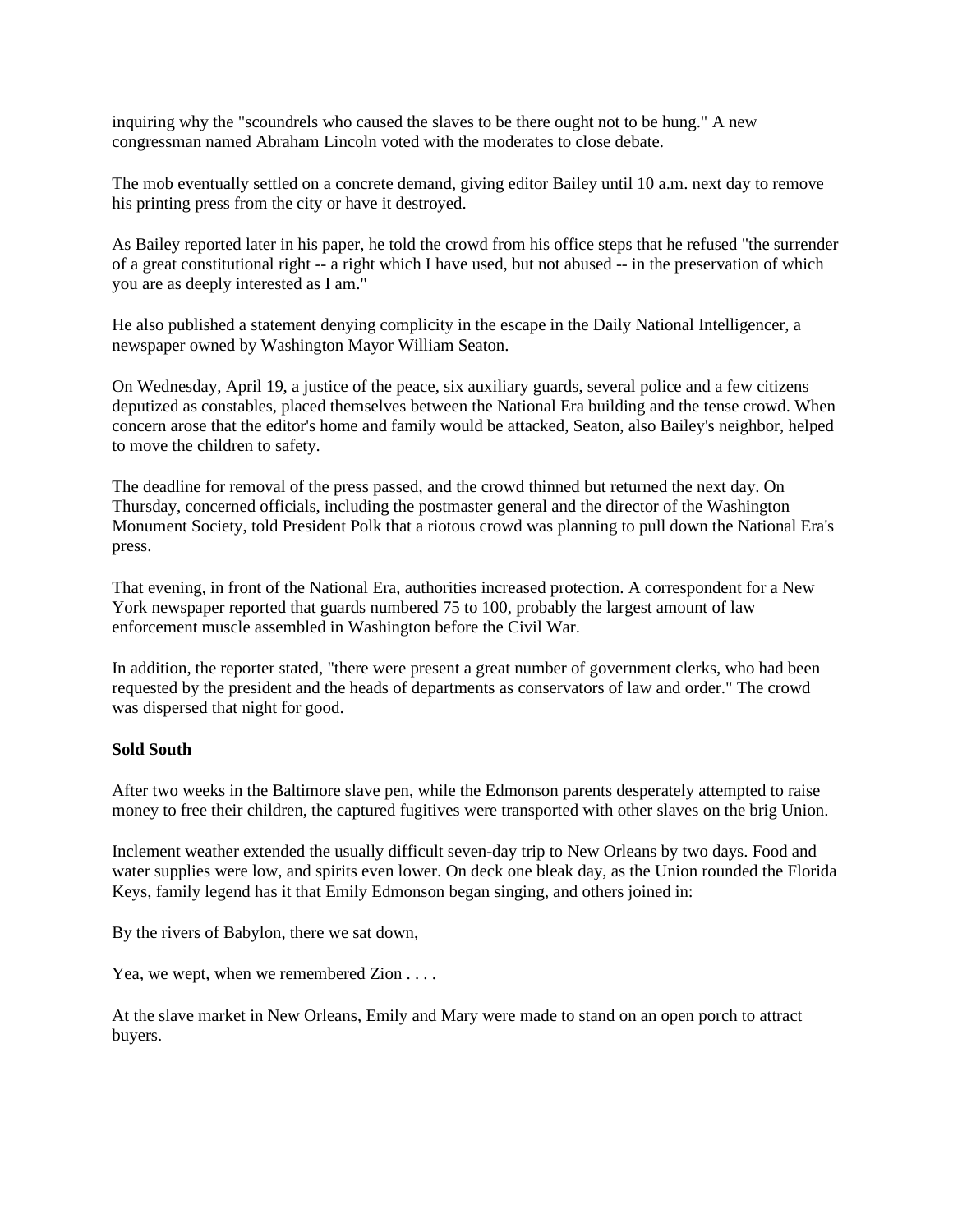One day, as if out of a dream, the oldest Edmonson sibling, Hamilton, who had been sold south in 1840 after an unsuccessful escape attempt, appeared at the jail. He had worked to obtain his freedom, was living in New Orleans and had opened his own business as a cooper.

Hamilton arranged for purchase of his brother Samuel by a prosperous English cotton merchant to work as his butler. But before Hamilton could do anything for his other brothers and sisters, the dreaded yellow fever hit New Orleans. To protect their investments, the slave traders transferred unsold slaves to Alexandria.

Drayton and Sayres came to trial in July and were defended by the famous educator Horace Mann, who had come to Washington to fill the congressional seat of former President John Quincy Adams. A few years before, Adams had won freedom for Africans on the slave ship Amistad in argument before the Supreme Court.

Neither man was convicted on theft charges. Both, however, were convicted of transportation and remained jailed pending payment of \$10,000 in fines and court costs.

Paul and Amelia Edmonson continued their crusade to raise money to buy the children. A \$900 donation from John Jacob Astor III purchased only one sibling. The family decided that Richard Edmonson was most needed, and he became the first to be freed.

Paul Edmonson then took his campaign to free Mary and Emily to the New York offices of the Anti-Slavery Society and was sent to the Rev. Henry Ward Beecher whose church members raised the necessary funds. Edmonson hurried back to purchase the girls' freedom before they were returned to New Orleans.

Ephraim and John Edmonson, the other two brothers who had been on the Pearl, remained in New Orleans where Hamilton worked for their release.

#### **Epilogue**

The Pearl episode came to a close. But it would have repercussions for decades.

Many people believe that the affair significantly strengthened the anti-slavery cause. In 1849, Rep. Abraham Lincoln unsuccessfully proposed a bill for the "compensated emancipation" of slaves in the District. In 1852, Beecher's daughter, Harriet Beecher Stowe, published her monumental work, Uncle Tom's Cabin, in serial form in Bailey's National Era.

In slave-owning territories such as Maryland, Delaware and the District, it was against the law for any free black or slave to possess Uncle Tom's Cabin or any other incendiary tract. Stowe later included the Edmonsons's story in her non-fiction work, Key to Uncle Tom's Cabin.

In 1862, under President Lincoln and after the outbreak of the Civil War, slaves in the District became the first freed by federal law. Their owners were the only slaveholders compensated for loss of "property" under a law much like the one that Lincoln proposed 13 years earlier.

Mary and Emily Edmonson attended Oberlin College through the support of Rev. Beecher and Harriet Beecher Stowe. Mary Edmonson died within the year, however, and a grief-stricken Emily returned to Washington. She joined the legendary educator, Myrtilla Miner, who alarmed the city's white citizens by